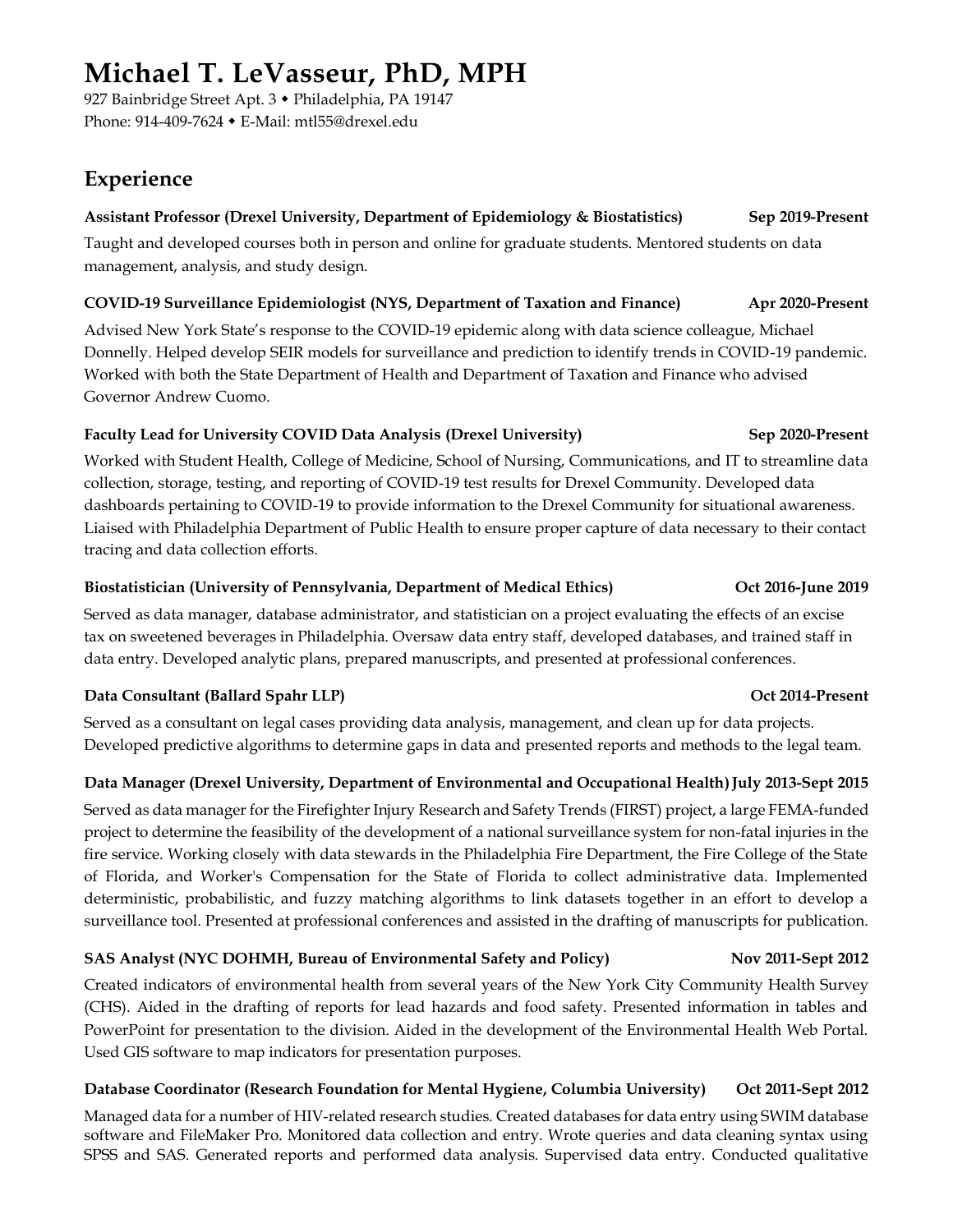### **Qualitative Data Assistant (Population Council) May 2011-Aug 2011**

Assisted in the development of coding schemes for a qualitative study on risk compensation in a male circumcision trial in Zambia. Utilized coding scheme to code interviews in Atlas.ti for analysis. Communicated regularly with co-PIs regarding methodological concerns with the study for future phases.

#### **EndNote Database Developer (Population Council) Jan 2011-Mar 2011**

Ensured that electronic copies of all articles were available on a network drive. Developed an Excel database to cross-check available PDFs with EndNote.

### **Division Administrator (Weill Cornell Medical College) Sept 2005-Sept 2010**

Managed division budget, purchase orders, check requisitions, & payroll. Oversaw gross anatomy lab and lab staff. Led project meetings to outline project goals, deadlines, and discuss effective and efficient ways of implementing various projects. Managed anatomical gift program for whole body donation: handled inquiries from potential donors, liaised with doctors, funeral directors, and hospital staff to coordinate the donation process. Developed and maintained databases in FileMaker Pro for donation program

## **Education**

| PhD in Epidemiology (Drexel University School of Public Health)                | Sept 2012 - Sept 2016 |
|--------------------------------------------------------------------------------|-----------------------|
| Pre-Doctoral Research Fellow (CUNY York College)                               | Sept 2010 - Sept 2015 |
| The Collaborative Research Group on Health Policy & Promotion                  |                       |
| Master of Public Health (CUNY Hunter School of Public Health)                  | Sept 2009 - May 2012  |
| Concentration in Epidemiology & Biostatistics                                  |                       |
| Recipient of the James Felt Memorial Scholarship for Merit (May 2011)          |                       |
| Curriculum Committee Epidemiology & Biostatistics Track Student Representative | Oct 2011 - May 2012   |
| <b>Bachelor of Arts (Sarah Lawrence College)</b>                               | Sept 2000 - May 2004  |
|                                                                                |                       |

Concentrations in Molecular Biology and Medical Anthropology

## **Publications**

- 1) Gibson, L.A., Lawman, H.G., Bleich, S.N., Yan, J., Mitra, N., **LeVasseur, M.T**., Lowery, C.M., Roberto, C.A. (In press). No evidence of food or alcohol substitution in response to a sweetened beverage tax. American Journal of Preventive Medicine.
- 2) Lawman HG, Bleich SN, Yan J, Hua SV, Lowery CM, Peterhans A, **LeVasseur MT**, Mitra N, Gibson LA and Roberto CA. One-year changes in sugar-sweetened beverage consumers' purchases following implementation of a beverage tax: a longitudinal quasi-experiment. Am J Clin Nutr. 2020.
- 3) Bleich SN, Lawman HG, **LeVasseur MT**, Yan J, Mitra N, Lowery CM, Peterhans A, Hua S, Gibson LA and Roberto CA. The Association Of A Sweetened Beverage Tax With Changes In Beverage Prices And Purchases At Independent Stores. Health affairs (Project Hope). 2020;39:1130-1139.
- 4) Goldstein ND, **LeVasseur MT**, & McClure LA (2020). On the Convergence of Epidemiology, Biostatistics, and Data Science. Harvard Data Science Review. https://doi.org/10.1162/99608f92.9f0215e6
- 5) Goldstein ND, **LeVasseur MT**, Tran NK, Purtle J, Welles SL, Eppes SC. Modeling HPV vaccination scaleup among urban young men who have sex with men in the context of HIV. *Vaccine*. In press.
- 6) Roberto CA, Lawman HG, **LeVasseur MT**, et al. Association of a Beverage Tax on Sugar-Sweetened and Artificially Sweetened Beverages With Changes in Beverage Prices and Sales at Chain Retailers in a Large Urban Setting. *JAMA*. 2019;321(18):1799–1810.
- 7) Lawman HG, Bleich SN, Yan J, **LeVasseur MT**, Mitra N and Roberto CA. Unemployment claims in Philadelphia one year after implementation of the sweetened beverage tax. *PLoS One*. 2019;14:e0213218.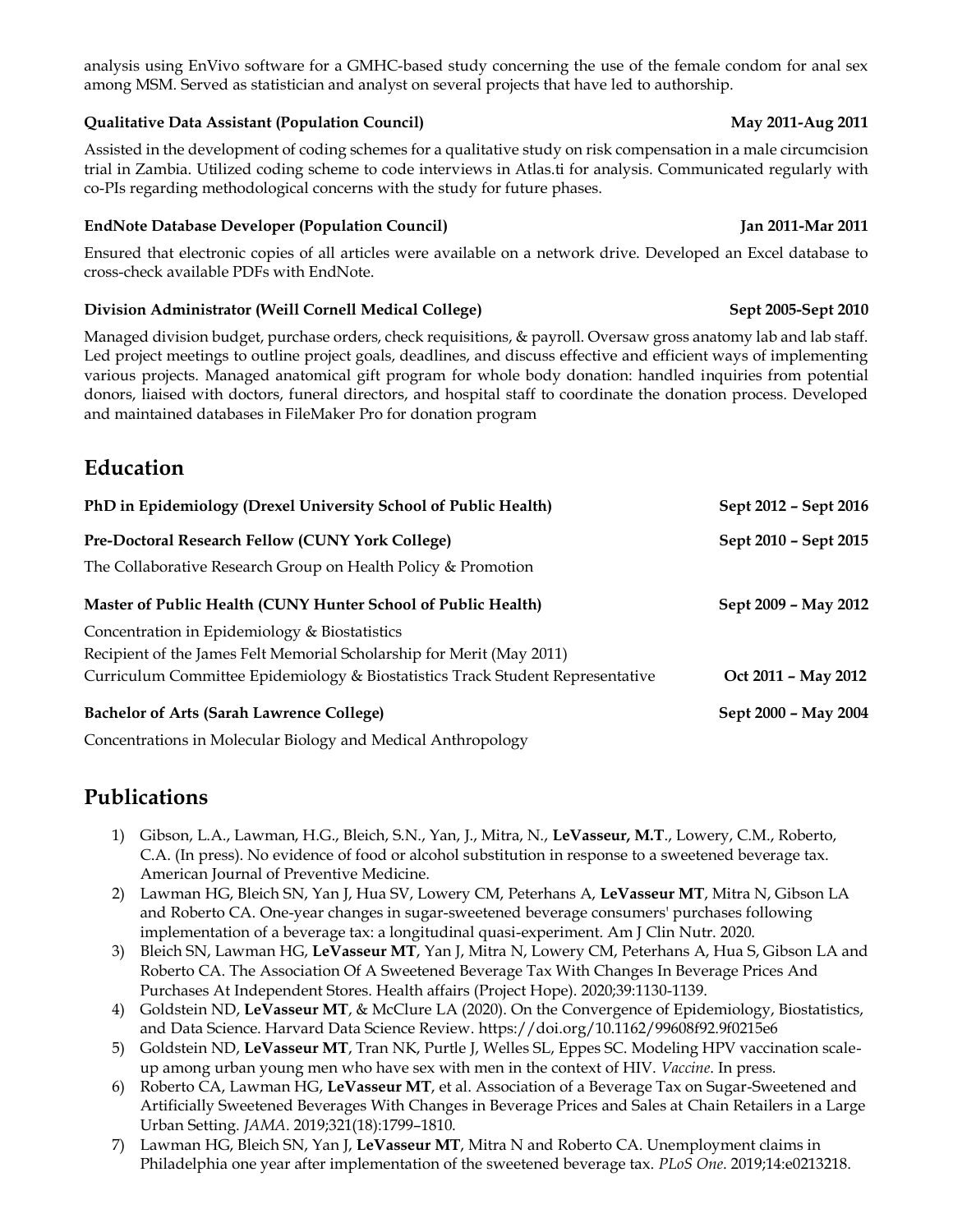- 8) **LeVasseur MT**, Goldstein ND, Tabb LP, Olivieri-Mui BL, Welles SL. The Effect of PrEP on HIV Incidence Among Men Who Have Sex With Men in the Context of Condom Use, Treatment as Prevention, and Seroadaptive Practices. *J Acquir Immune Defic Syndr.* 2018;77(1):31-40.
- 9) Hoffman S, **Levasseur M**, Mantell JE, et al. Sexual and reproductive health risk behaviours among South African university students: results from a representative campus-wide survey. *African journal of AIDS research : AJAR.* 2017;16(1):1-10.
- 10) Widman SA, **LeVasseur MT**, Tabb LP, Taylor JA. The benefits of data linkage for firefighter injury surveillance. Injury Prevention. 2017.
- 11) Gillespie S, **LeVasseur MT**, Michael YL. Neighbourhood Amenities and Depressive Symptoms in Urban-Dwelling Older Adults. Journal of Urban Design and Mental Health 2017
- 12) Goldstein ND, Burstyn I, **LeVasseur MT**, Welles SL. Drug use among men by sexual behavior, race and ethnicity: prevalence estimates from a nationally representative US sample. Intl J Drug Policy 2016.
- 13) Goldstein ND, **LeVasseur MT**, Purtle J. Is this thing on? Getting the public to listen to the pro-vaccine message. Vaccine 2016.
- 14) Taylor JA, Barnes B, Davis AL, Wright J, Widman S, **LeVasseur M**. Expecting the unexpected: A mixed methods study of violence to EMS responders in an urban fire department. Am J Ind Med 2016.
- 15) Mantell JE, **LeVasseur MT**, Sun X, Zhou J, Mao J, Peng Y, et al. What role does transactional sex play in the HIV/STI and reproductive health risk behaviour among high-tier entertainment centre workers in China? Glob Public Health 2015;10(8):947-67.
- 16) Chiu E, Gold T, Fettig V, **LeVasseur MT**, Cressman DE. Identification of a Nuclear Export Sequence in the MHC CIITA. *J Immunol* 2015.
- 17) Rodriguez K, Ventura-DiPersia C, **LeVasseur MT**, Kelvin EA. Inconsistencies on U.S. Departments of Health Websites Regarding Anal Use of the Female Condom. *AIDS Behav* 2014.
- 18) **LeVasseur MT**, Goldstein ND, Welles SL. A public health perspective on HIV/AIDS in Africa: Victories and unmet challenges. *Pathophysiology* 2014.
- 19) **LeVasseur MT,** Kelvin EA, Grosskopf NA. Intersecting Identities and the Association Between Bullying and Suicide Attempt among New York City Youth: Results from the 2009 New York City Youth Risk Behavior Survey, *American Journal of Public Health*. 2013.
- 20) Grosskopf NA, **LeVasseur MT**, Glaser DB. Use of the Internet and Mobile-Based "Apps" for Sex-Seeking Among Men Who Have Sex With Men in New York City. *American Journal of Mens Health.* 2014.

## **Presentations**

- 1) Roberto C, Lawman H, **LeVasseur M**, Mitra N, Peterhans A, Herring B, and Bleich S (**November 2018**). The Effect of Philadelphia's Beverage Tax on beverage Prices and Sales at Large Chain Retailers, presented for the Obesity Society Annual Meeting, Nashville, TN.
- 2) Bleich S, Lawman H, **LeVasseur M**, Mitra N, Peterhans A, Lowery C, Hua S, Herring B, and Roberto C (**November 2017**). Short-Term Influence of the Philadelphia Beverage Tax on Beverage Prices and Purchases, presented for the Obesity Society Annual Meeting, Washington, DC.
- 3) **LeVasseur, MT** (**September 2017**). The Effects of Sex Hormones On Cardiovascular Disease Risk Factors Among Transgender Men And Women Undergoing Hormone Therapy In Philadelphia, presented for the 16th Annual Philadelphia Trans Health Conference, Philadelphia, PA.
- 4) **LeVasseur MT,** Widman S, and Taylor JA (**December 2014**). Putting data linkage into FIRST gear: lessons from the Firefighter Injury Research and Safety Trends project (FIRST), presented for the International Society for Disease Surveillance Annual Meeting, Philadelphia, PA.
- 5) **LeVasseur, MT,** Dwyer F, and Taylor JA (**November 2014**). [A comparison of the "Fuzzy Dwyer"](https://apha.confex.com/apha/142am/webprogram/Paper309739.html)  [matching algorithm and a probabilistic matching algorithm for data linkage,](https://apha.confex.com/apha/142am/webprogram/Paper309739.html) presented for the 142<sup>nd</sup> Annual American Public Health Association Meeting & Expo, New Orleans, LA.
- 6) **LeVasseur, MT** (**June 2014**). The effects of sex hormones on cardiovascular disease risk factors, presented for the 13th Annual Philadelphia Trans Health Conference, Philadelphia, PA.
- 7) **LeVasseur, MT** and Welles SL. **(April 2013).** The Intersections of Technology & Sex: Seroadaptive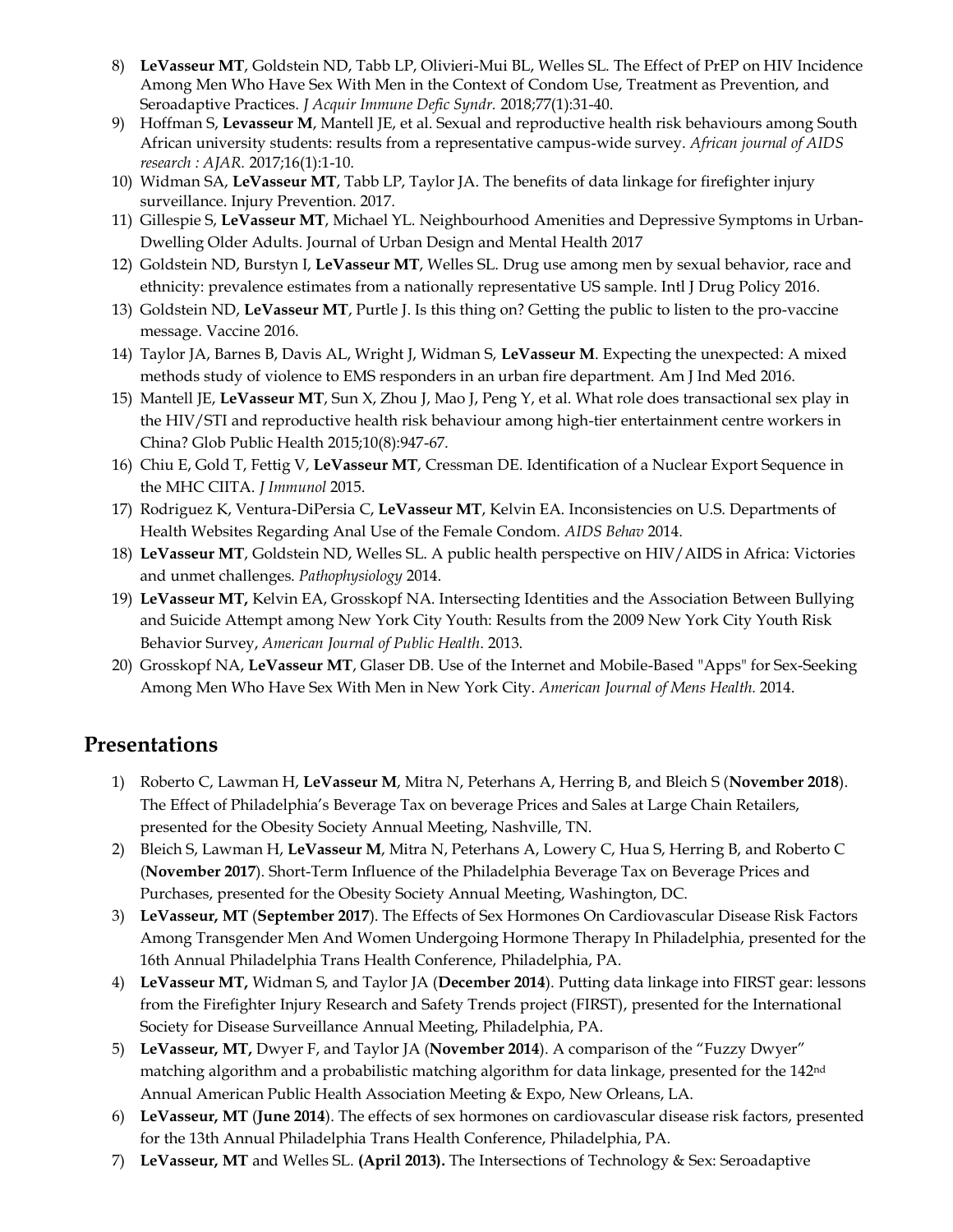Behaviors, HIV Disclosure, and Condom Negotiation Among MSM Who Use the Internet to Meet Sex Partners, presented for Rencontres Scientifiques Du Reseau Doctoral en Sante Publique. Ministry of Social Affairs and Health, Paris, France.

- 8) **LeVasseur, MT** and Grosskopf NA**. (November 2012)**. The Use of Mobile-Based "Apps" for Sex-Seeking among MSM: A First Look. presented at the Society for the Scientific Study of Sexuality Annual Congress, Albany, NY.
- **9) LeVasseur, MT. (May 2011)** Bullying and Suicide Attempt Among Sexual Minority Youth: Results from the 2009 NYC YRBS, presented for Student Research Day CUNY Hunter, New York, NY
- 10) Grosskopf NA and **LeVasseur, MT. (November 2011).** Race-based sexual stereotyping and partner preferences among MSM in New York City. Paper presented at the Society for the Scientific Study of Sexuality Annual Congress, Houston, TX.

## **Teaching Experience**

Co-**Instructor and Developer,** 2020-2021; EPI 750: Integrated Learning Experience 1 **Instructor and Developer,** 2020-2021; EPI 560: Intermediate Epidemiology (Online) **Instructor,** 2019-2020; EPI 610: Public Health Surveillance **Co-Instructor**, 2019-2021; EPI 700: Advanced Epidemiology **Instructor and Developer,** 2018-2021; BST 555: Introduction to Statistical Computing (Online) **Instructor and Developer,** 2016-2021; BST 559: Intermediate SAS **Guest Lecturer**, 2015; PBHL 636: Infectious Disease Epidemiology; *Sexually Transmitted Infections: Patterns of Transmission and Prevention Methods*  **Guest Lecturer**, 2015; PBHL 632: Survey Methods, *Data Management* **Guest Lecturer**, 2015; HNRS 201: In Sickness and Wealth: Multidisciplinary Perspectives on Health Disparities; *Sex and Gender in Public Health* **Guest Lecturer**, 2015; PBHL 615: Comparative and Historical Perspectives on Gender, Race, Ethnicity and Social Class; *Health Disparities Among Sexual and Gender Minorities* **Teaching Fellow**, 2014-2015; PBHL 520: Introduction to Biostatistics **Teaching Fellow**, 2015; PBHL 636: Infectious Disease Epidemiology **Teaching Fellow**, 2015; PBHL 632: Survey Methods

## **Media exposure**

### **Podcasts**

- 1) The WHYY "Caution or overreaction? The coronavirus outbreak and Philly" February 6, 2020 <https://whyy.org/episodes/caution-or-overreaction-the-coronavirus-outbreak-and-philly/>
- 2) The Neoliberal Podcast "The Hammer and the Dance ft. Michael LeVasseur & Michael Donnelly" April 2, 2020. [https://podcasts.apple.com/us/podcast/hammer-dance-ft-michael-lavasseur-michael](https://podcasts.apple.com/us/podcast/hammer-dance-ft-michael-lavasseur-michael-donnelly/id1390384827?i=1000470263811)[donnelly/id1390384827?i=1000470263811](https://podcasts.apple.com/us/podcast/hammer-dance-ft-michael-lavasseur-michael-donnelly/id1390384827?i=1000470263811)
- 3) WPPM News "Dr. Leslie McClure and Dr. Michael LeVasseur talk about Social Distancing during the Pandemic" April 17, 2020. [https://wppm.news/2020/04/17/dr-leslie-mcclure-and-dr-michael](https://wppm.news/2020/04/17/dr-leslie-mcclure-and-dr-michael-levasseur-talk-about-social-distancing-during-the-pandemic/)[levasseur-talk-about-social-distancing-during-the-pandemic/](https://wppm.news/2020/04/17/dr-leslie-mcclure-and-dr-michael-levasseur-talk-about-social-distancing-during-the-pandemic/)
- 4) The SKIMM "That's (Not) an Order: States Have Final Say About New White House Guidelines" April 17, 202[0 https://playlist.megaphone.fm/?e=CAD1172460362](https://playlist.megaphone.fm/?e=CAD1172460362)
- 5) WPPM News "COVID-19 Update" May 22, 2020
- 6) WPPM News "COVID-19 Update" July 10, 2020
- 7) WPPM News "COVID-19 Update" August 24, 2020
- 8) WPPM News "COVID-19 Update" October 9, 2020

### **Webinars and Panel Discussions**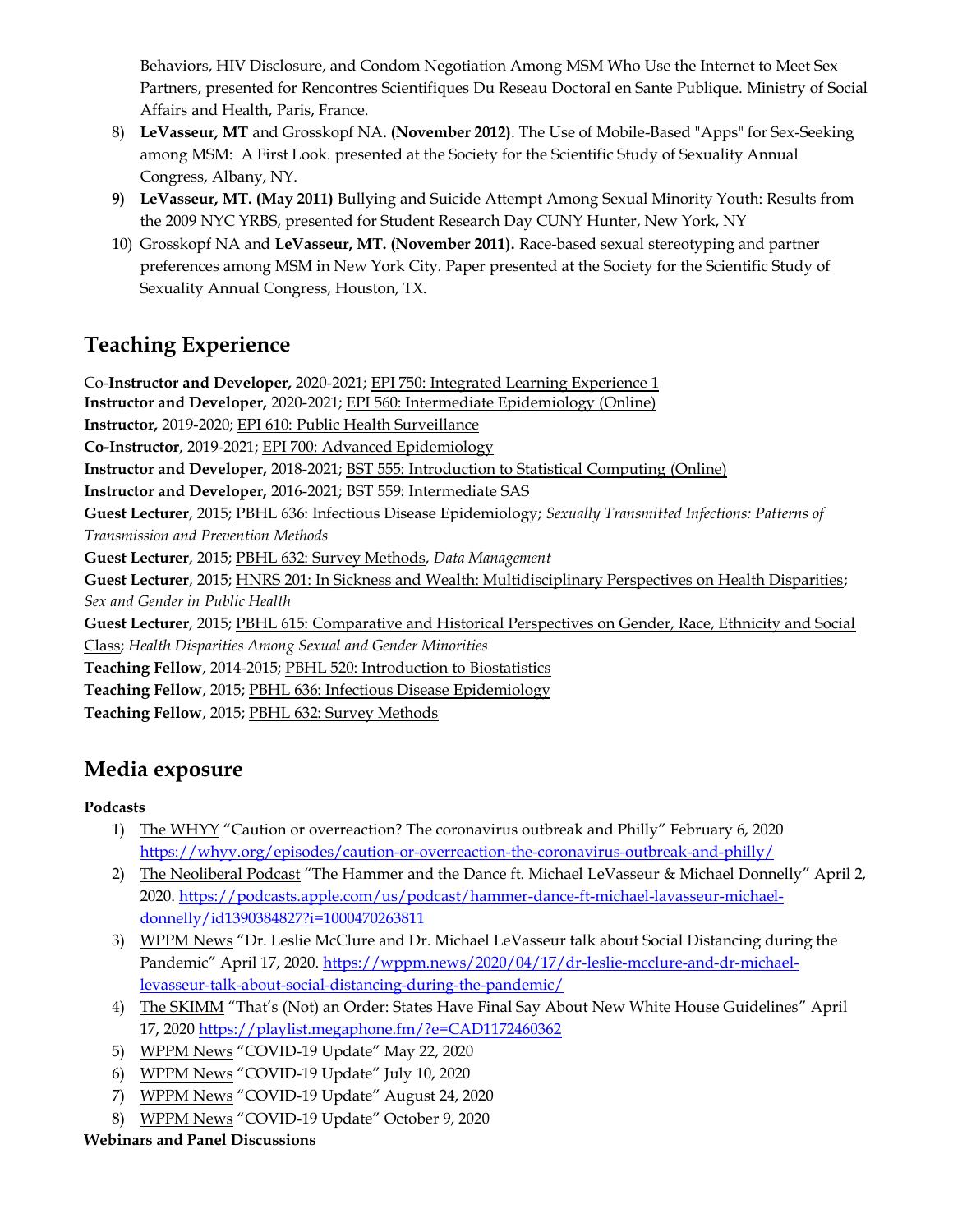- 1) Drexel University "Looking Beyond Fear: A Public Health Approach to Coronavirus" March 10, 2020 [https://drexel.edu/dornsife/news/events/details/?eid=29702&iid=78811&fbclid=IwAR2C2OfBsfR8x2q](https://drexel.edu/dornsife/news/events/details/?eid=29702&iid=78811&fbclid=IwAR2C2OfBsfR8x2qJZtjaYGN6Amy-LjLjf85XA2sitEzzkqqsLzO1-QEkFcQ) [JZtjaYGN6Amy-LjLjf85XA2sitEzzkqqsLzO1-QEkFcQ](https://drexel.edu/dornsife/news/events/details/?eid=29702&iid=78811&fbclid=IwAR2C2OfBsfR8x2qJZtjaYGN6Amy-LjLjf85XA2sitEzzkqqsLzO1-QEkFcQ)
- 2) Drexel University "Dornsife Hosts Webinar Series: Emerging Issues in the Coronavirus Pandemic" March 24, 202[0 https://drexel.edu/dornsife/news/latest-news/2020/March/Emerging-Issues-in-the-](https://drexel.edu/dornsife/news/latest-news/2020/March/Emerging-Issues-in-the-Coronavirus-Pandemic-Webinar-Series/)[Coronavirus-Pandemic-Webinar-Series/](https://drexel.edu/dornsife/news/latest-news/2020/March/Emerging-Issues-in-the-Coronavirus-Pandemic-Webinar-Series/)
- 3) Drexel University "The COVID-19 Pandemic: What's Next?" September 23, 2020 [https://youtu.be/J09j6N4o8wU](https://nam01.safelinks.protection.outlook.com/?url=https%3A%2F%2Fyoutu.be%2FJ09j6N4o8wU&data=02%7C01%7Cmtl55%40drexel.edu%7Cd71eba87184c4971bc9508d86007fb50%7C3664e6fa47bd45a696708c4f080f8ca6%7C0%7C0%7C637364934676979158&sdata=P3gELhLsxNfa%2B3DY4oSMhuxy7gHOJEksEH9eVBwcwz4%3D&reserved=0)

#### **News articles**

- 1) "PrEP could make US easily hit its 2020 HIV prevention goal, study finds" Science Daily December 13 201[7 https://www.sciencedaily.com/releases/2017/12/171213124736.htm](https://www.sciencedaily.com/releases/2017/12/171213124736.htm)
- 2) Nina Feldman and Layla A. Jones "'Chinatown is pretty quiet': Coronavirus scare upends Philly businesses, schools and travel plans" WHYY February 1, 202[0 https://whyy.org/articles/chinatown-is](https://whyy.org/articles/chinatown-is-pretty-quiet-coronavirus-scare-upends-philly-businesses-schools-and-travel-plans/)[pretty-quiet-coronavirus-scare-upends-philly-businesses-schools-and-travel-plans/](https://whyy.org/articles/chinatown-is-pretty-quiet-coronavirus-scare-upends-philly-businesses-schools-and-travel-plans/)
- 3) Sharon Begley "The new coronavirus can likely remain airborne for some time. That doesn't mean we're doomed" STAT News March 16, 2020 [https://www.statnews.com/2020/03/16/coronavirus-can](https://www.statnews.com/2020/03/16/coronavirus-can-become-aerosol-doesnt-mean-doomed/)[become-aerosol-doesnt-mean-doomed/](https://www.statnews.com/2020/03/16/coronavirus-can-become-aerosol-doesnt-mean-doomed/)
- 4) Marie McCullough "Coronavirus 'roller coaster' will last months, not weeks, experts predict" Philadelphia Inquirer. March 19, 202[0 https://www.inquirer.com/health/coronavirus/coronavirus](https://www.inquirer.com/health/coronavirus/coronavirus-roller-coaster-waves-of-disease-18-months-20200319.html)[roller-coaster-waves-of-disease-18-months-20200319.html](https://www.inquirer.com/health/coronavirus/coronavirus-roller-coaster-waves-of-disease-18-months-20200319.html)
- 5) Brian X. McCrone "Here's How Long Coronavirus Lasts on Surfaces. But Does It Really Matter?" NBC10. March 26,2020 [https://www.nbcphiladelphia.com/news/coronavirus/heres-how-long-coronavirus](https://www.nbcphiladelphia.com/news/coronavirus/heres-how-long-coronavirus-lasts-on-surfaces-and-in-the-air-but-does-it-really-matter/2341502/)[lasts-on-surfaces-and-in-the-air-but-does-it-really-matter/2341502/](https://www.nbcphiladelphia.com/news/coronavirus/heres-how-long-coronavirus-lasts-on-surfaces-and-in-the-air-but-does-it-really-matter/2341502/) [https://www.nbcphiladelphia.com/news/coronavirus/heres-how-long-coronavirus-lasts-on-surfaces](https://www.nbcphiladelphia.com/news/coronavirus/heres-how-long-coronavirus-lasts-on-surfaces-and-in-the-air-but-does-it-really-matter/2341502/)[and-in-the-air-but-does-it-really-matter/2341502/](https://www.nbcphiladelphia.com/news/coronavirus/heres-how-long-coronavirus-lasts-on-surfaces-and-in-the-air-but-does-it-really-matter/2341502/)
- 6) Peter Nicholas "What Will Happen When Red States Need Help?" The Atlantic March 31, 2020 <https://www.theatlantic.com/politics/archive/2020/03/trump-democratic-governors-cuomo/609124/>
- 7) Jessica Calefati "A Pa. congressman said the U.S. coronavirus trajectory is more like South Korea than Italy. Is that true?" Philadelphia Inquirer April 1, 2020 [https://www.inquirer.com/politics/pennsylvania/brian-fitzpatrick-coronavirus-italy-south-korea-true](https://www.inquirer.com/politics/pennsylvania/brian-fitzpatrick-coronavirus-italy-south-korea-true-false-20200401.html)[false-20200401.html](https://www.inquirer.com/politics/pennsylvania/brian-fitzpatrick-coronavirus-italy-south-korea-true-false-20200401.html)
- 8) Jason Laughlin, Wendy Ruderman and Laura McCrystal "As Philly officials see positive signs on COVID-19, White House fears a Pa. hotspot and may send more aid" Philadelphia Inquirer. April 8, 2020 [https://www.inquirer.com/health/coronavirus/coronavirus-covid-philadelphia-surge-birx-white](https://www.inquirer.com/health/coronavirus/coronavirus-covid-philadelphia-surge-birx-white-house-cases-20200408.html)[house-cases-20200408.html](https://www.inquirer.com/health/coronavirus/coronavirus-covid-philadelphia-surge-birx-white-house-cases-20200408.html)
- 9) Jessica Calefati "Fact-checking Philly's new distinction as a coronavirus hot spot | PolitiFact" Philadelphia Inquirer. April 10,202[0 https://www.inquirer.com/politics/coronavirus-philadelphia](https://www.inquirer.com/politics/coronavirus-philadelphia-hotspot-deborah-birx-thomas-farley-20200410.html)[hotspot-deborah-birx-thomas-farley-20200410.html](https://www.inquirer.com/politics/coronavirus-philadelphia-hotspot-deborah-birx-thomas-farley-20200410.html)
- 10) Jessica Calefati "Whether Phila. has become a virus hot spot" Philadelphia Inquirer. April 13, 2020 [https://digital.olivesoftware.com/Olive/ODN/PhiladelphiaInquirer/shared/ShowArticle.aspx?doc=P](https://digital.olivesoftware.com/Olive/ODN/PhiladelphiaInquirer/shared/ShowArticle.aspx?doc=PHQP%2F2020%2F04%2F13&entity=Ar00500&sk=6B0E60C3&mode=text&fbclid=IwAR0BL7lJj2aLzxjqovoo5vXvYLfJ_rQkZZHtx0Wtp6OrZRsFCxHXr1q-vVw) [HQP%2F2020%2F04%2F13&entity=Ar00500&sk=6B0E60C3&mode=text&fbclid=IwAR0BL7lJj2aLzxjqovo](https://digital.olivesoftware.com/Olive/ODN/PhiladelphiaInquirer/shared/ShowArticle.aspx?doc=PHQP%2F2020%2F04%2F13&entity=Ar00500&sk=6B0E60C3&mode=text&fbclid=IwAR0BL7lJj2aLzxjqovoo5vXvYLfJ_rQkZZHtx0Wtp6OrZRsFCxHXr1q-vVw) [o5vXvYLfJ\\_rQkZZHtx0Wtp6OrZRsFCxHXr1q-vVw](https://digital.olivesoftware.com/Olive/ODN/PhiladelphiaInquirer/shared/ShowArticle.aspx?doc=PHQP%2F2020%2F04%2F13&entity=Ar00500&sk=6B0E60C3&mode=text&fbclid=IwAR0BL7lJj2aLzxjqovoo5vXvYLfJ_rQkZZHtx0Wtp6OrZRsFCxHXr1q-vVw)
- 11) Holly Rosenkrantz "Why you probably won't get the coronavirus twice, at least not right away" Business Insider. April 13,202[0 https://www.businessinsider.com/can-you-get-covid19-twice-experts-think-not](https://www.businessinsider.com/can-you-get-covid19-twice-experts-think-not-right-away-2020-4)[right-away-2020-4](https://www.businessinsider.com/can-you-get-covid19-twice-experts-think-not-right-away-2020-4)
- 12) Jenna Birch "What Happens If We End Coronavirus Social Distancing Too Soon?" Huffington Post April 14, 2020. [https://www.huffpost.com/entry/what-happens-end-social-distancing-too](https://www.huffpost.com/entry/what-happens-end-social-distancing-too-soon_l_5e949175c5b6765e9564e421)[soon\\_l\\_5e949175c5b6765e9564e421](https://www.huffpost.com/entry/what-happens-end-social-distancing-too-soon_l_5e949175c5b6765e9564e421)
- 13) Greg Richter "Of Apples and Oranges in a Pandemic" Drexel News Blog. May 5, 2020 <https://newsblog.drexel.edu/2020/05/05/of-apples-and-oranges-in-a-pandemic/>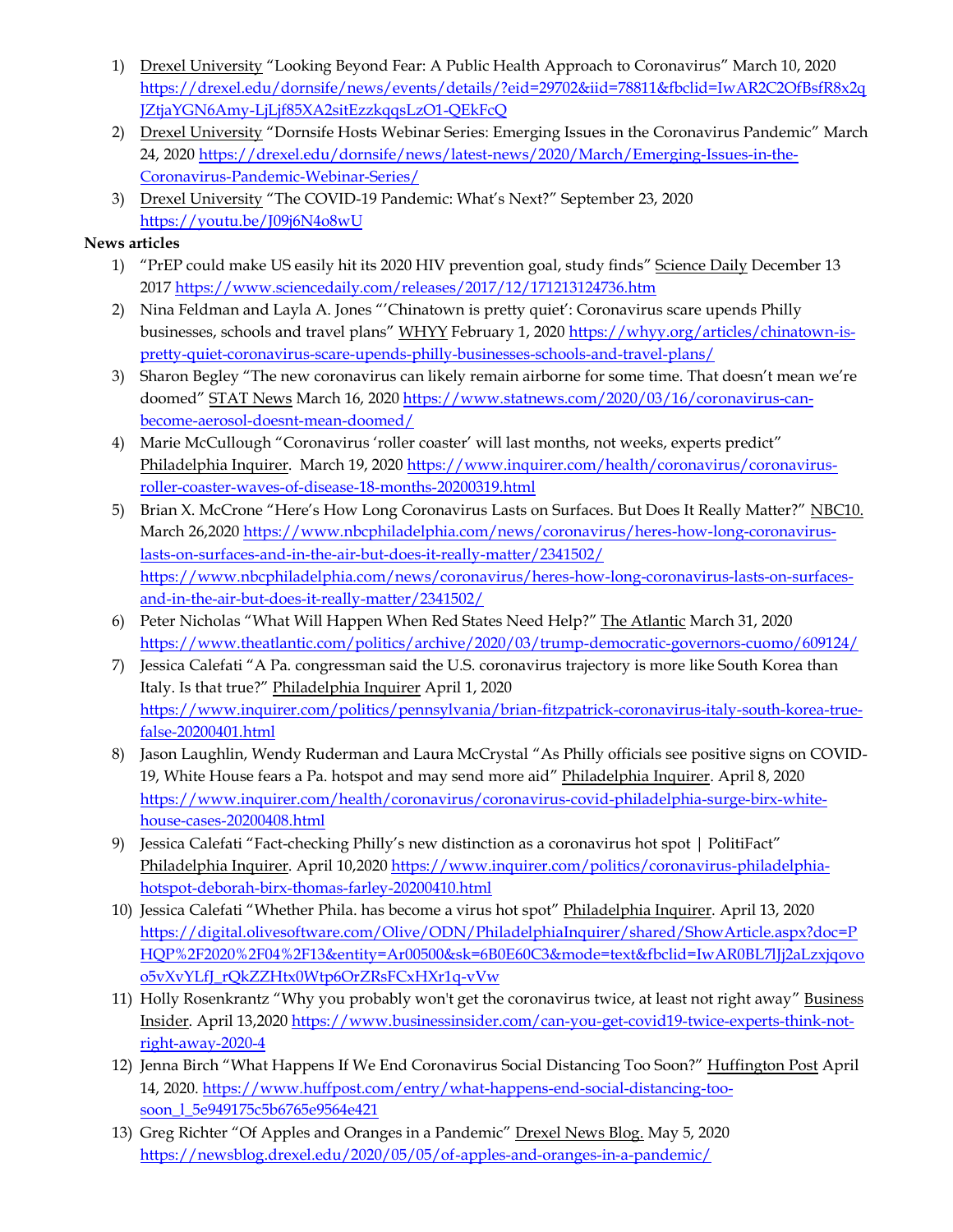- 14) Vinny Vella and Marie McCullough "Delco now has the region's highest 14-day rate of COVID cases. It can't reopen until that falls dramatically." Philadelphia Inquirer. May 19, 2020 [https://www.inquirer.com/health/coronavirus/delaware-county-coronavirus-high-rate-reopen-](https://www.inquirer.com/health/coronavirus/delaware-county-coronavirus-high-rate-reopen-20200519.html)[20200519.html](https://www.inquirer.com/health/coronavirus/delaware-county-coronavirus-high-rate-reopen-20200519.html)
- 15) Claire Sasko "What a Drexel Epidemiologist Says About Sending Kids to Summer Camps This Year" Philadelphia Magazine. May 19, 202[0 https://www.phillymag.com/news/2020/05/19/summer-camps](https://www.phillymag.com/news/2020/05/19/summer-camps-pennsylvania/)[pennsylvania/](https://www.phillymag.com/news/2020/05/19/summer-camps-pennsylvania/)
- 16) Angela Couloumbis and Cynthia Fernandez "All Pa. counties will be in 'yellow' coronavirus reopening phase by June 5 under Wolf administration plan" Spotlight PA May 22, 2020 [https://www.spotlightpa.org/news/2020/05/pennsylvania-yellow-phase-counties-june-](https://www.spotlightpa.org/news/2020/05/pennsylvania-yellow-phase-counties-june-5/?fbclid=IwAR112Q_lspm1-PNnBntD1NLDcF-btvo_ZjR1m0pMi_vctFeEbao_QlgQJk8)[5/?fbclid=IwAR112Q\\_lspm1-PNnBntD1NLDcF-btvo\\_ZjR1m0pMi\\_vctFeEbao\\_QlgQJk8](https://www.spotlightpa.org/news/2020/05/pennsylvania-yellow-phase-counties-june-5/?fbclid=IwAR112Q_lspm1-PNnBntD1NLDcF-btvo_ZjR1m0pMi_vctFeEbao_QlgQJk8)
- 17) Alan Yu "Is now the time to go for an annual physical exam or health screening?" WHYY May 29,2020 <https://whyy.org/articles/is-now-the-time-to-go-for-an-annual-physical-exam-or-health-screening/>
- 18) Office of New York State Governor Andrew Cuomo "GOVERNOR CUOMO ANNOUNCES NEW YORK CITY TO ENTER PHASE 1 OF REOPENING ON JUNE 8 AND FIVE REGIONS ENTER PHASE 2 OF REOPENING TODAY [Press Release]" May 29,2020. [https://www.governor.ny.gov/news/governor](https://www.governor.ny.gov/news/governor-cuomo-announces-new-york-city-enter-phase-1-reopening-june-8-and-five-regions-enter)[cuomo-announces-new-york-city-enter-phase-1-reopening-june-8-and-five-regions-enter](https://www.governor.ny.gov/news/governor-cuomo-announces-new-york-city-enter-phase-1-reopening-june-8-and-five-regions-enter)
- 19) Jessica Calefati "Did the World Health Organization 'miss' the coronavirus pandemic? Fact-checking a Pa. congressman's claim." Philadelphia Inquirer May 30, 2020 [https://www.inquirer.com/politics/pennsylvania/coronavirus-who-brian-fitzpatrick-fact-check-](https://www.inquirer.com/politics/pennsylvania/coronavirus-who-brian-fitzpatrick-fact-check-20200530.html)[20200530.html](https://www.inquirer.com/politics/pennsylvania/coronavirus-who-brian-fitzpatrick-fact-check-20200530.html)
- 20) Grace Dickinson "Can I hang out with my parents in the yellow phase?" Philadelphia Inquirer May 30, 202[0 https://www.inquirer.com/health/coronavirus/parents-visit-yellow-phase-social-distancing-safe](https://www.inquirer.com/health/coronavirus/parents-visit-yellow-phase-social-distancing-safe-coronavirus-covid19-20200530.html)[coronavirus-covid19-20200530.html](https://www.inquirer.com/health/coronavirus/parents-visit-yellow-phase-social-distancing-safe-coronavirus-covid19-20200530.html)
- 21) Grace Dickinson "We're in the yellow phase. Can I go on a date now?" Philadelphia Inquirer June 6, 2020 [https://www.inquirer.com/things-to-do/yellow-phase-dating-social-distancing-safety-coronavirus](https://www.inquirer.com/things-to-do/yellow-phase-dating-social-distancing-safety-coronavirus-covid19-20200606.html)[covid19-20200606.html](https://www.inquirer.com/things-to-do/yellow-phase-dating-social-distancing-safety-coronavirus-covid19-20200606.html)
- 22) Nick Vadala "Can I go on vacation this summer during the pandemic?" Philadelphia Inquirer June 11, 202[0 https://www.inquirer.com/things-to-do/safe-vacations-during-coronavirus-is-it-possible-](https://www.inquirer.com/things-to-do/safe-vacations-during-coronavirus-is-it-possible-20200611.html)[20200611.html](https://www.inquirer.com/things-to-do/safe-vacations-during-coronavirus-is-it-possible-20200611.html)
- 23) Jason Laughlin "Protests in Philly haven't meant a spike in COVID-19 cases so far, health officials report" Philadelphia Inquirer June 15, 202[0 https://www.inquirer.com/health/coronavirus/covid-coronavirus](https://www.inquirer.com/health/coronavirus/covid-coronavirus-pennsylvania-new-jersey-protests-demonstrations-death-reopen-20200615.html)[pennsylvania-new-jersey-protests-demonstrations-death-reopen-20200615.html](https://www.inquirer.com/health/coronavirus/covid-coronavirus-pennsylvania-new-jersey-protests-demonstrations-death-reopen-20200615.html)
- 24) Hannah Gross "How To Reopen Summer Camps" Forbes June 26, 2020 [https://www.forbes.com/sites/hannahgross/2020/06/26/how-to-reopen-summer](https://www.forbes.com/sites/hannahgross/2020/06/26/how-to-reopen-summer-camps/#26429b957dc8)[camps/#26429b957dc8](https://www.forbes.com/sites/hannahgross/2020/06/26/how-to-reopen-summer-camps/#26429b957dc8)
- 25) Melissa Matthews "Here's What We Know About Getting Sick Twice from the Coronavirus" Men's Health July 6, 202[0 https://www.menshealth.com/health/a33216034/can-you-get-covid-19-twice/](https://www.menshealth.com/health/a33216034/can-you-get-covid-19-twice/)
- 26) Queen Muse "How Will COVID-19 Affect Philly in the Fall?" Philadelphia Magazine. July 30, 2020 <https://www.phillymag.com/healthcare-news/2020/07/30/covid-19-fall-philadelphia/>
- 27) Bethany Ao "Herd immunity could protect us from COVID-19 in theory. Infectious disease experts explain." Philadelphia Inquirer September 24, 2020 [https://www.inquirer.com/health/coronavirus/covid-coronavirus-herd-immunity-vaccine-](https://www.inquirer.com/health/coronavirus/covid-coronavirus-herd-immunity-vaccine-20200924.html)[20200924.html](https://www.inquirer.com/health/coronavirus/covid-coronavirus-herd-immunity-vaccine-20200924.html)
- 28) Justine McDaniel, Jason Laughlin and John Duchneskie, "Pa., N.J. report highest COVID-19 case levels since late spring as cases also rise in Philly" Philadelphia Inquirer October 6, 2020. [https://www.inquirer.com/health/coronavirus/coronavirus-covid-19-pa-nj-philly-rising-cases](https://www.inquirer.com/health/coronavirus/coronavirus-covid-19-pa-nj-philly-rising-cases-delaware-fall-college-20201006.html)[delaware-fall-college-20201006.html](https://www.inquirer.com/health/coronavirus/coronavirus-covid-19-pa-nj-philly-rising-cases-delaware-fall-college-20201006.html)